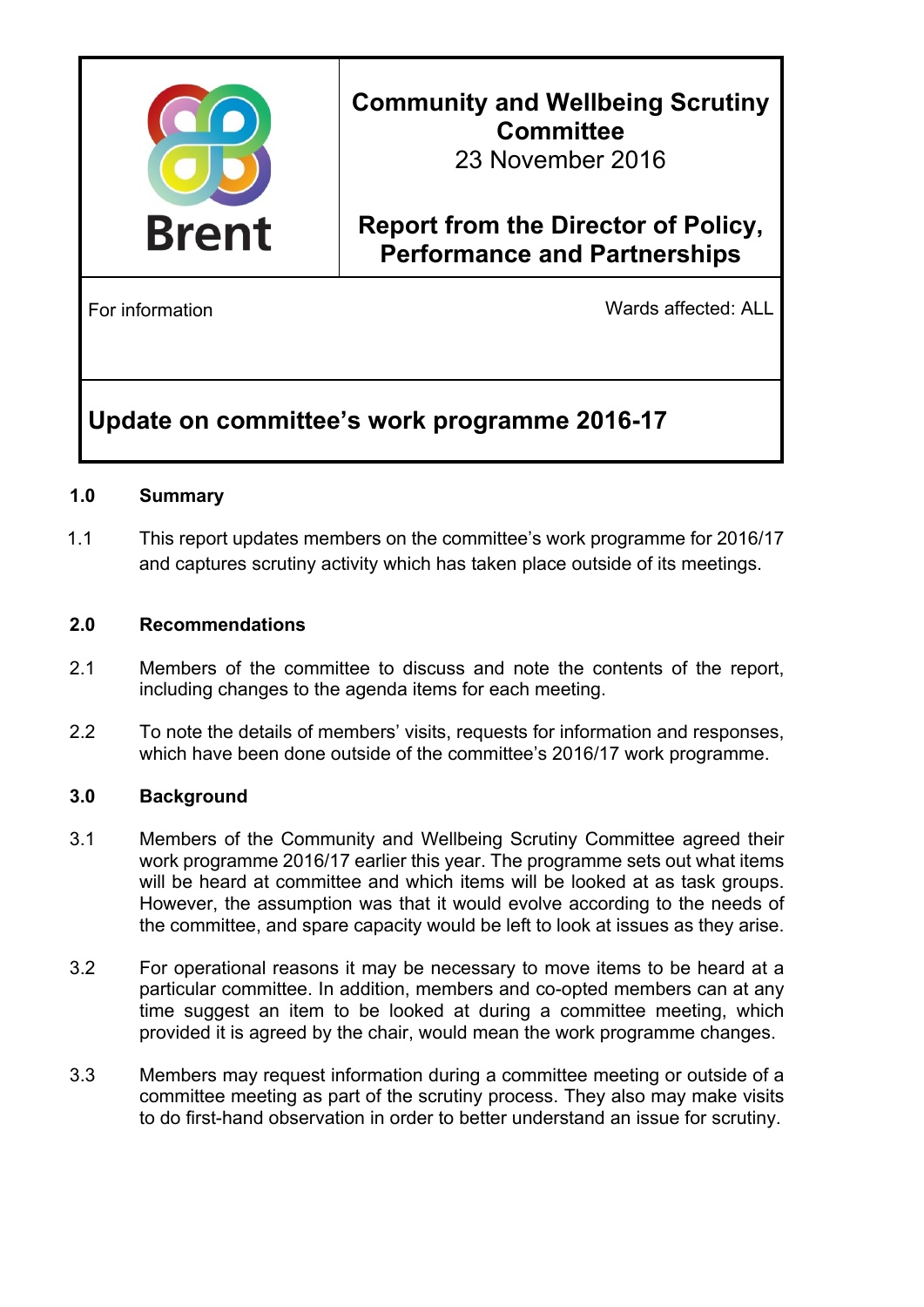## **4.0 Detail**

- 4.1 There have been some changes to the 2016/17 work programme. The scrutiny task group on Signs of Safety, which is ongoing, will report back to committee on 1 February 2017 rather than 23 November 2016. In addition, the task group on children's oral health will now be discussed at a later committee meeting. The updated work programme 2016/17 is set out in Appendix A.
- 4.2 Members of the committee have made more visits since the last committee. On 16 September they visited housing provided by Brent Housing Partnership which was organised ahead of the special scrutiny committee meeting on 19 October. Also there was a visit on 12 September to accommodation in Wembley ahead of the report on New Accommodation for Independent Living (NAIL), discussed at September's meeting. In addition, a visit to the A&E department at Northwick Park hospital is being planned.
- 4.3 Scrutiny's recommendations to Cabinet on landlord licensing and the ethical lettings agency, which it made in July, were discussed at a meeting of the Cabinet on 24 October. Its recommendations from the special scrutiny meeting on 19 October to discuss options for housing management have been incorporated into a report which will be discussed by Cabinet on 15 November. The tracker of recommendations and actions is set out in Appendix B.

#### **5.0 Financial Implications**

5.1 There are no immediate financial implications arising from this report.

#### **6.0 Legal Implications**

There are no legal implications arising from this report.

#### **7.0 Equalities Implications**

7.1 There are no diversity implications immediately arising from this report.

#### **Contact Officers**

Pascoe Sawyers Head of Strategy and Partnerships Chief Executive's Department

PETER GADSDON Director Performance Policy and Partnerships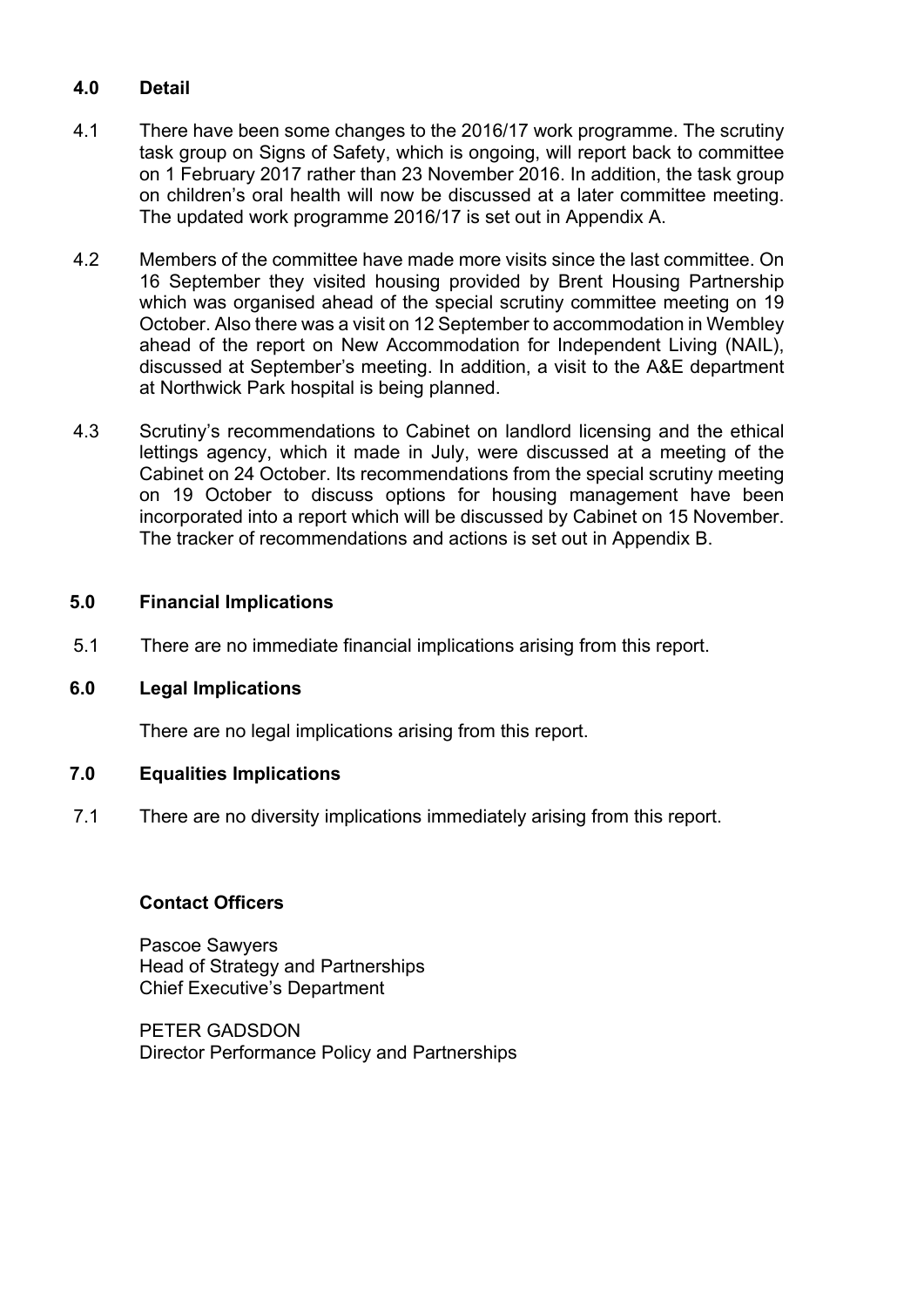## **APPENDIX A Community and Wellbeing Scrutiny Committee Work Programme 2016-17 20 July 2016**

| Agenda         | <b>Item</b>                                                                | <b>Objectives for scrutiny</b>                                                                                                               | <b>Cabinet</b><br><b>Member/Member</b>                                    | <b>Brent Council/Partner</b><br>organisations                                                                                                                                    |
|----------------|----------------------------------------------------------------------------|----------------------------------------------------------------------------------------------------------------------------------------------|---------------------------------------------------------------------------|----------------------------------------------------------------------------------------------------------------------------------------------------------------------------------|
| 1.             | Impact of the<br>selective and<br>additional landlord<br>licensing schemes | Post-decision scrutiny on implementation of the<br>landlord licensing schemes and impact on<br>improving standards in private rented sector. | Cllr Harbi Farah,<br>Cabinet Member for<br>Housing                        | Phil Porter, Strategic Director Community<br>Wellbeing.<br>Jon Lloyd-Owen, Operational Director<br>Housing and Culture<br>Spencer Randolph, Head of Private<br>Housing Services. |
| 2.             | Task Group report<br>on Brent's housing<br>associations                    | To discuss and agree report from CIIr Tom Miller's<br>task group about housing associations in Brent.                                        | <b>Cllr Tom Miller</b><br>Cllr Harbi Farah,<br>Lead Member for<br>Housing | Phil Porter, Strategic Director Community<br>Wellbeing.<br>Jon Lloyd-Owen, Operational Director<br>Housing and Culture                                                           |
| 3 <sub>1</sub> | Update report on<br>the implementation<br>of an Ethical<br>Lettings Agency | Post-decision scrutiny on implementing Ethical<br>Lettings Agency agreed by Cabinet in July 2015.                                            | Cllr Harbi Farah,<br>Lead Member for<br>Housing                           | Phil Porter, Strategic Director Community<br>Wellbeing.<br>Jon Lloyd-Owen, Operational Director<br>Housing and Culture                                                           |
| 4.             | <b>Scrutiny 2015-16</b><br>annual report                                   | To agree Scrutiny's annual report.                                                                                                           | <b>Cllr Matt Kelcher</b><br><b>Chair Scrutiny</b><br>Committee            | Peter Gadsdon, Director Performance<br>Policy and Partnerships                                                                                                                   |
| 5.             | Scrutiny 2016-17<br>work programme                                         | To agree Scrutiny committee's work programme<br>for 2016-17.                                                                                 | <b>Cllr Ketan Sheth</b><br><b>Chair Scrutiny</b><br>Committee             | Peter Gadsdon, Director Performance<br>Policy and Partnerships                                                                                                                   |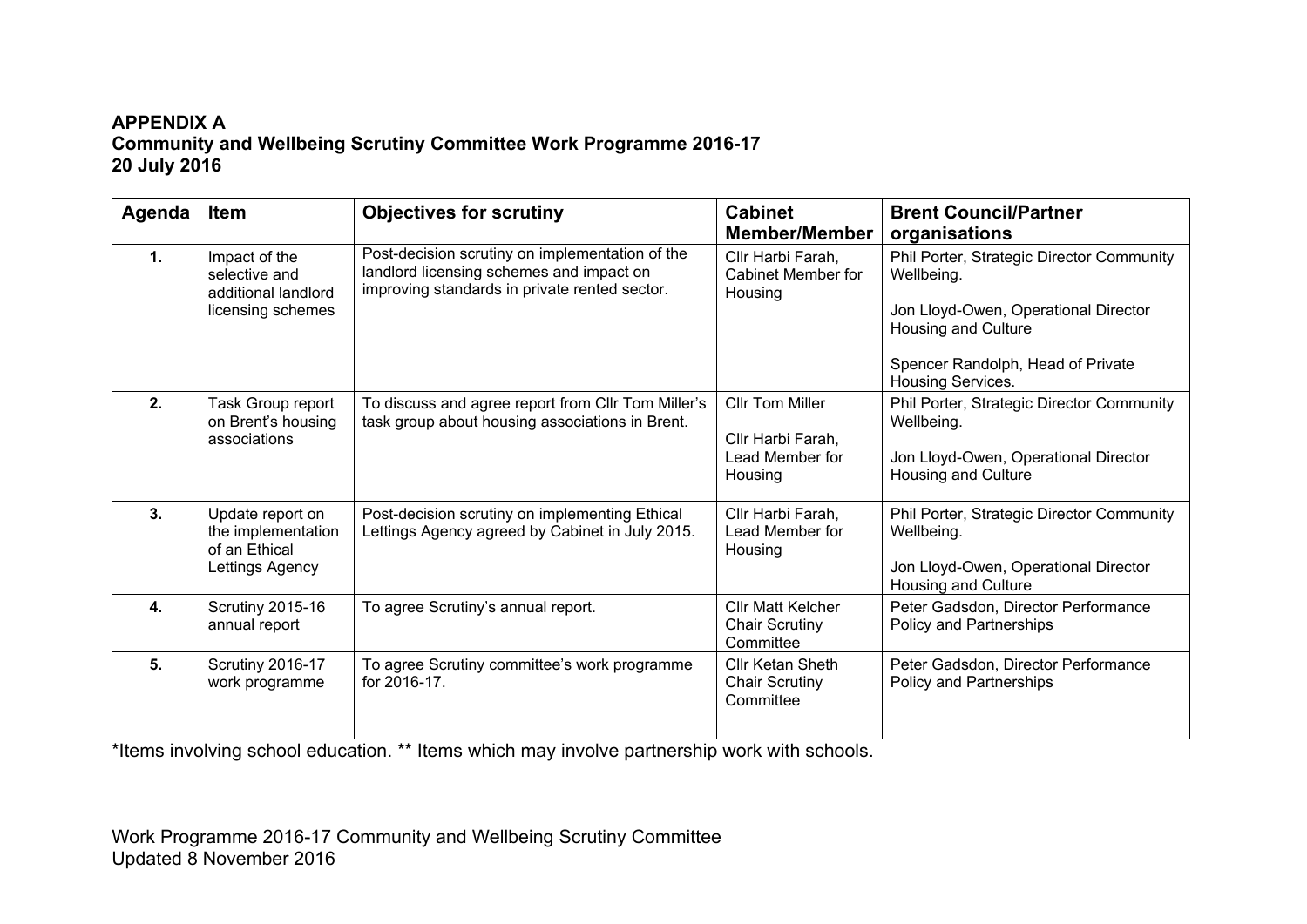| Agenda           | <b>Item</b>                                                             | <b>Objectives for scrutiny</b>                                                                                                                       | <b>Cabinet</b><br><b>Member/Member</b>                                              | <b>Brent Council/Partner</b><br>organisations                                                                                                                                                 |
|------------------|-------------------------------------------------------------------------|------------------------------------------------------------------------------------------------------------------------------------------------------|-------------------------------------------------------------------------------------|-----------------------------------------------------------------------------------------------------------------------------------------------------------------------------------------------|
| $\mathbf 1$ .    | <b>New</b><br>Accommodation for<br>Independent Living<br>(NAIL) project | Scrutiny review of progress of NAIL scheme<br>to date against its 2016/17 targets.<br>*Members' visit to Victoria Court, Wembley<br>on 12 September. | Cllr Krupesh Hirani,<br>Cabinet Member for<br><b>Community Wellbeing</b>            | Phil Porter, Strategic Director Community<br>Wellbeing.                                                                                                                                       |
| $**2.$           | <b>Task Group Signs</b><br>of Safety                                    | Agree task group scoping paper and TOR.                                                                                                              | Cllr Wilhelmina Mitchell-<br>Murray, Cabinet<br>Member Children and<br>Young People | Gail Tolley, Strategic Director Children and<br>Young People                                                                                                                                  |
| 3.               | Sustainability and<br>Transformation<br>Plan                            | Scrutiny review of progress of STP.                                                                                                                  | Cllr Krupesh Hirani,<br><b>Cabinet Member for</b><br><b>Community Wellbeing</b>     | Carolyn Downs, Chief Executive<br>Phil Porter, Strategic Director Community<br>Wellbeing<br>Sarah Mansuralli, Chief Operating Officer,<br><b>Brent CCG</b><br>Rob Larkman, Chief Officer, BHH |
| $\overline{4}$ . | Co-opted members<br>on Scrutiny<br>committee                            | To set out the role of co-opted members on<br>Community and Wellbeing scrutiny<br>committee.                                                         | Cllr Ketan Sheth, Chair<br>of Community and<br><b>Wellbeing Scrutiny</b>            | Pascoe Sawyers, Head of Strategy and<br>Partnerships.                                                                                                                                         |
| 5.               | Scrutiny work<br>programme update                                       | Review the work programme for 2016/17<br>and note any changes.                                                                                       | Cllr Ketan Sheth, Chair<br>of Community and                                         | Pascoe Sawyers, Head of Strategy and<br>Partnerships.                                                                                                                                         |

Wellbeing Scrutiny

#### **20 September 2016**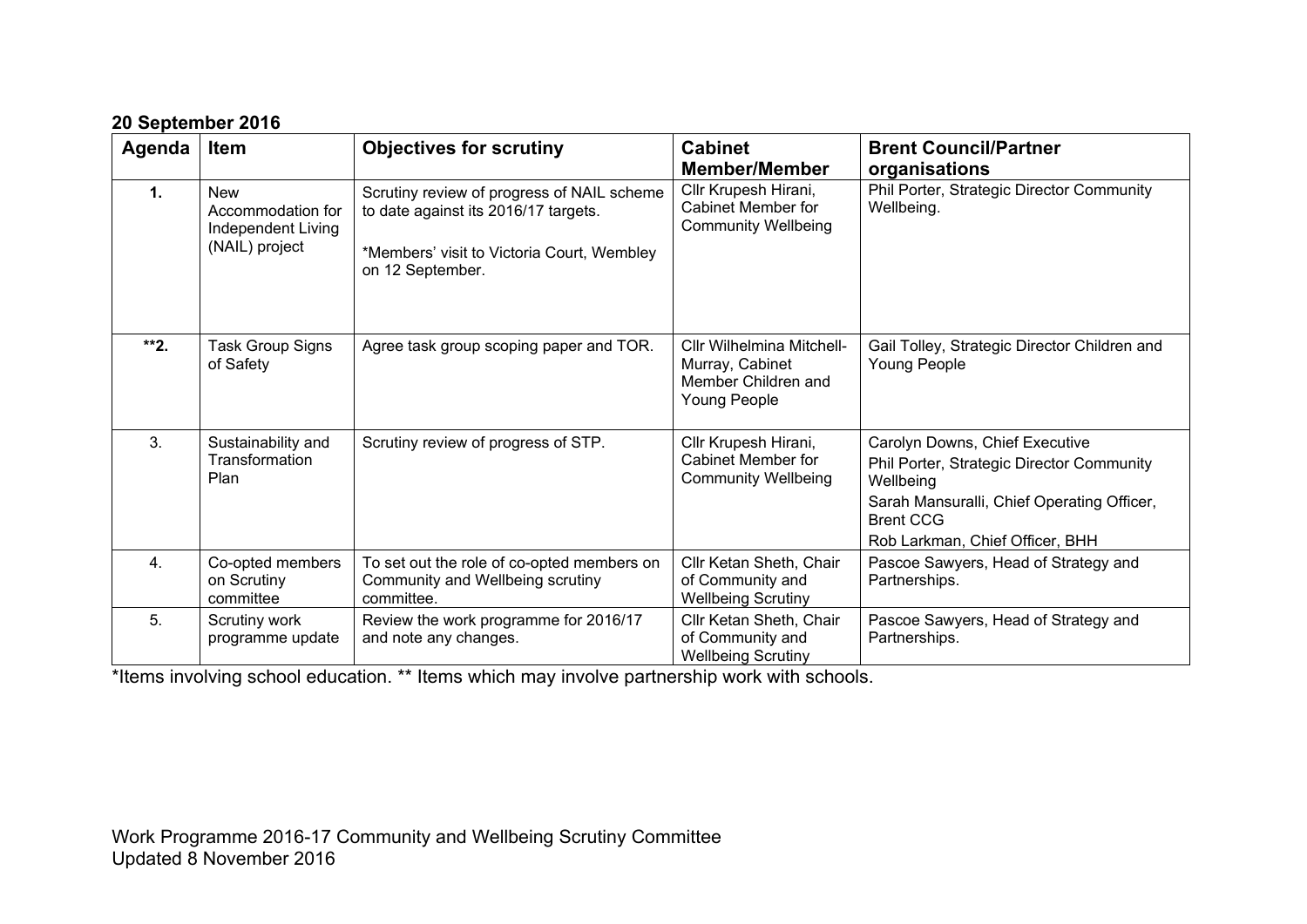## **Special Scrutiny Meeting**

## **19 October 2016**

| Agenda | <b>Item</b>                                | <b>Objectives for scrutiny</b>                                                           | <b>Cabinet</b><br><b>Member/Member</b>             | <b>Brent Council/Partner</b><br>organisations                                                                          |
|--------|--------------------------------------------|------------------------------------------------------------------------------------------|----------------------------------------------------|------------------------------------------------------------------------------------------------------------------------|
| 1.     | Review of housing<br>management<br>options | Pre-Cabinet scrutiny of report on the future<br>of management for council housing stock. | Cllr Harbi Farah,<br>Cabinet Member for<br>Housing | Phil Porter, Strategic Director Community<br>Wellbeing.<br>Jon Lloyd-Owen, Operational Director<br>Housing and Culture |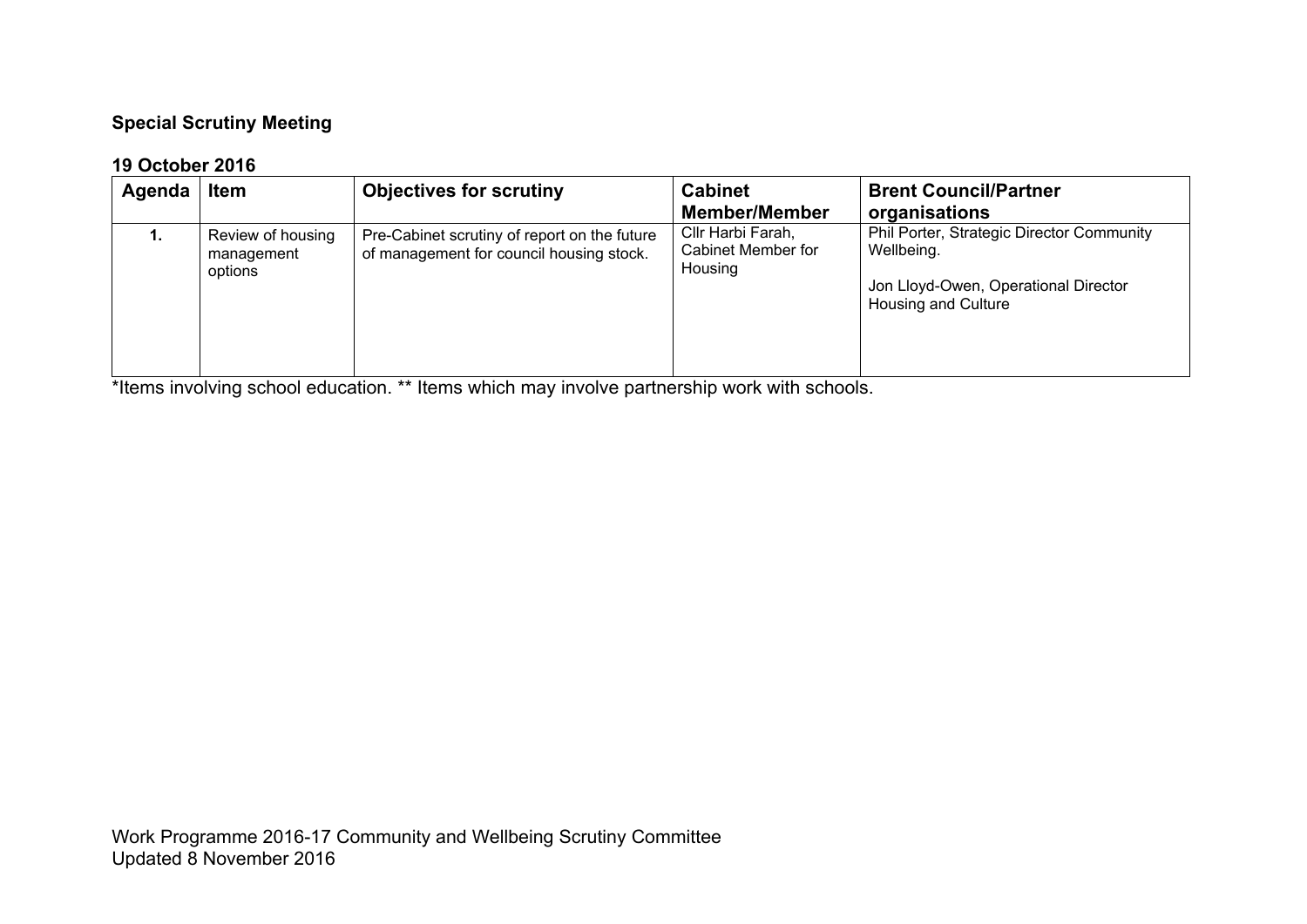### **23 November 2016**

| Agenda         | <b>Item</b>                                                | <b>Objectives for scrutiny</b>                                          | <b>Cabinet</b><br><b>Member/Member</b>                                              | <b>Brent Council/Partner</b><br>organisations                                                                                      |
|----------------|------------------------------------------------------------|-------------------------------------------------------------------------|-------------------------------------------------------------------------------------|------------------------------------------------------------------------------------------------------------------------------------|
| $\mathbf{1}$ . | NHS estate in Brent                                        | Evaluate impact of changes to the NHS<br>estate in Brent                | Cllr Krupesh Hirani,<br>Cabinet Member for<br><b>Community Wellbeing</b>            | Jake Roe, NHS Property Services<br>Sue Hardy, Head of Strategic Estate<br>Development<br>Brent, Harrow, Hillingdon and Ealing CCGs |
| $*2.$          | <b>Brent Local</b><br>Safeguarding<br>Children's Board     | Receive 2015-16 annual report.                                          | Cllr Wilhelmina Mitchell-<br>Murray, Cabinet<br>Member Children and<br>Young People | Mike Howard, Independent Chair Brent LSCB                                                                                          |
| 3.             | <b>Housing Needs</b><br>services and<br>vulnerable clients | To review progress in implementing<br>recommendations for improvements. | Cllr Harbi Farah,<br><b>Cabinet Member</b><br>Housing and Welfare                   | Phil Porter, Strategic Director Community<br>Wellbeing<br>Laurence Coaker, Head of Housing Needs                                   |
| 4.             | Scrutiny work<br>programme update                          | Review the work programme for 2016/17<br>and note any changes.          | Cllr Ketan Sheth, Chair<br>of committee                                             | Pascoe Sawyers, Head of Strategy and<br>Partnerships.                                                                              |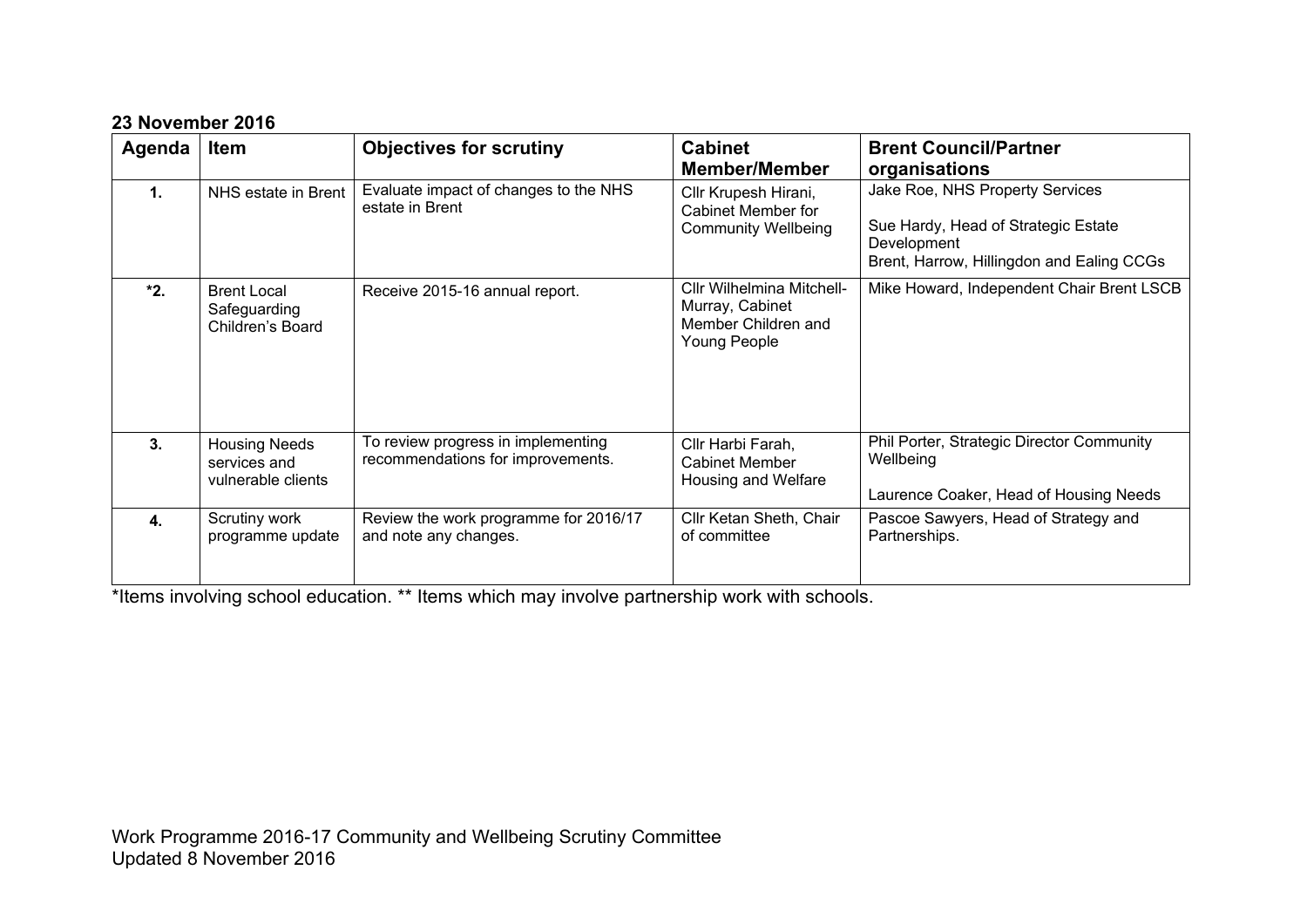| 1 February 2017 |  |
|-----------------|--|
|                 |  |

| Agenda | Item                                               | <b>Objectives for scrutiny</b>                                                    | <b>Cabinet</b><br><b>Member/Member</b>                                                                                          | <b>Brent Council/Partner</b><br>organisations                                                                             |
|--------|----------------------------------------------------|-----------------------------------------------------------------------------------|---------------------------------------------------------------------------------------------------------------------------------|---------------------------------------------------------------------------------------------------------------------------|
| 1.     | Community<br>Pharmacies                            | Assess impact on community pharmacies<br>of recent changes by central government. | Cllr Krupesh Hirani,<br><b>Cabinet Member for</b><br><b>Community Wellbeing</b>                                                 | <b>NHS England</b><br><b>Local Pharmaceutical Committee</b>                                                               |
| 2.     | <b>Brent Safeguarding</b><br><b>Adults Board</b>   | Receive 2015-16 annual report                                                     | Cllr Krupesh Hirani,<br>Cabinet Member for<br><b>Community Wellbeing</b>                                                        | Michael Preston-Shoot, Chair Brent ASB                                                                                    |
| 3.     | Air quality and<br>public health                   | Evaluation of air quality and public health.                                      | Cllr Krupesh Hirani,<br>Cabinet Member for<br><b>Community Wellbeing</b>                                                        | Phil Porter, Strategic Director Community<br>Wellbeing<br>Dr Melanie Smith, Director of Public Health<br><b>Brent CCG</b> |
| $**4.$ | <b>Task Group</b><br>Scoping paper<br><b>CAMHS</b> | Receive report from task group and discuss<br>recommendations for Cabinet.        | Cllr Wilhelmina Mitchell-<br>Murray<br>Task group chair                                                                         | Gail Tolley, Strategic Director Children and<br>Young People                                                              |
| **5.   | Task group report<br>Signs of Safety               | Receive task group report on Signs of<br>Safety                                   | Cllr Wilhelmina Mitchell-<br>Murray, Cabinet<br>Member Children and<br>Young People<br>Cllr Aisha Hoda-Benn<br>Task group chair | Gail Tolley, Strategic Director Children and<br>Young People                                                              |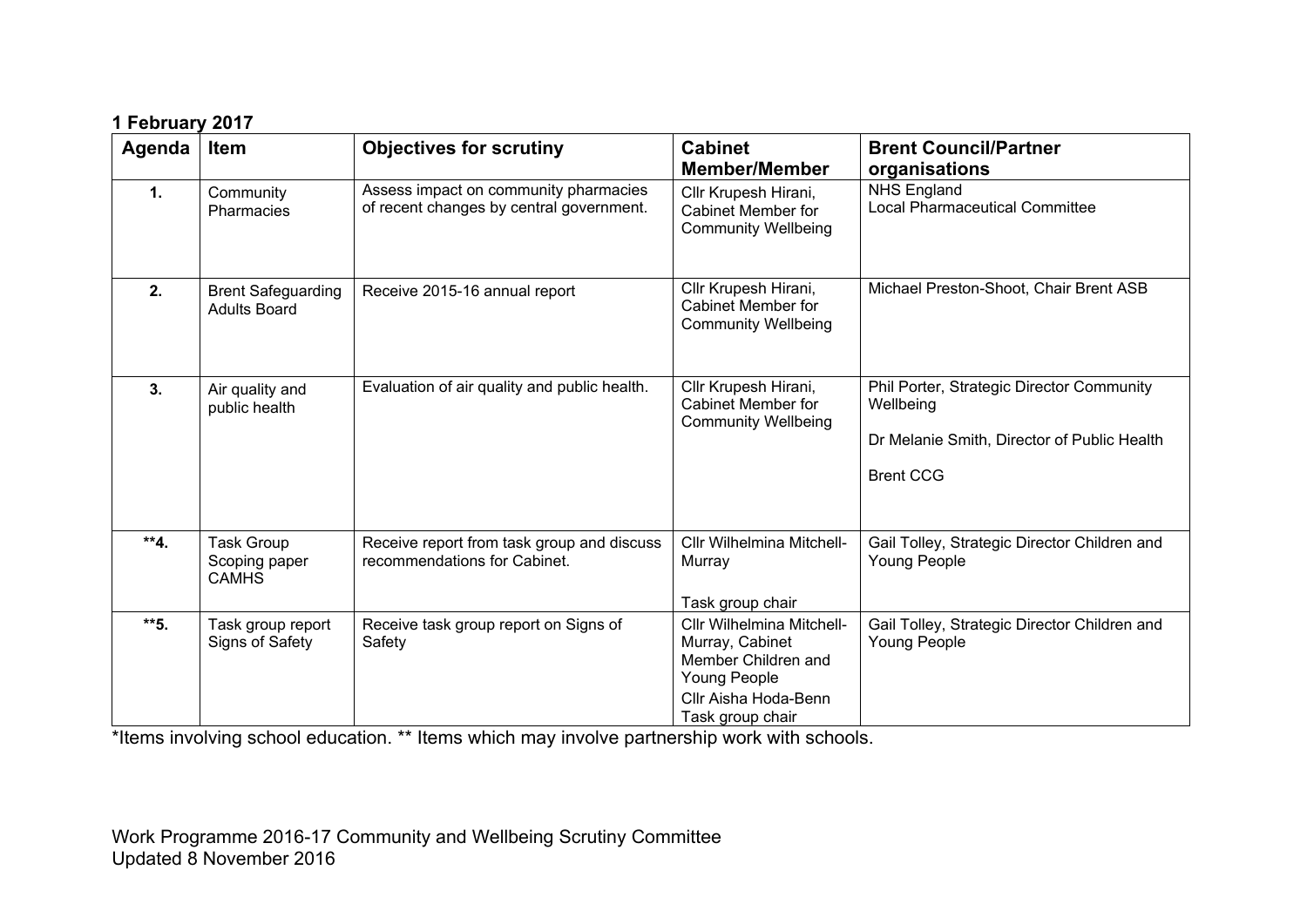### **29 March 2017**

.

| Agenda | <b>Item</b>                                          | <b>Objectives for scrutiny</b>                                                                         | <b>Cabinet</b><br><b>Member/Member</b>                                                     | <b>Brent Council/Partner</b><br>organisations                |
|--------|------------------------------------------------------|--------------------------------------------------------------------------------------------------------|--------------------------------------------------------------------------------------------|--------------------------------------------------------------|
| *1.    | School Annual<br>Standards and<br>Achievement report | Receive report.<br>Examine reasons for underachievement in<br>Brent's schools among particular groups. | Cllr Wilhelmina Mitchell-<br>Murray, Cabinet<br>Member Children and<br>Young People        | Gail Tolley, Strategic Director Children and<br>Young People |
| *2.    | Special educational<br>needs (SEN)                   | Update and evaluation of SEN provision.                                                                | Cllr Wilhelmina Mitchell-<br>Murray, Cabinet<br>Member Children and<br><b>Young People</b> | Gail Tolley, Strategic Director Children and<br>Young People |